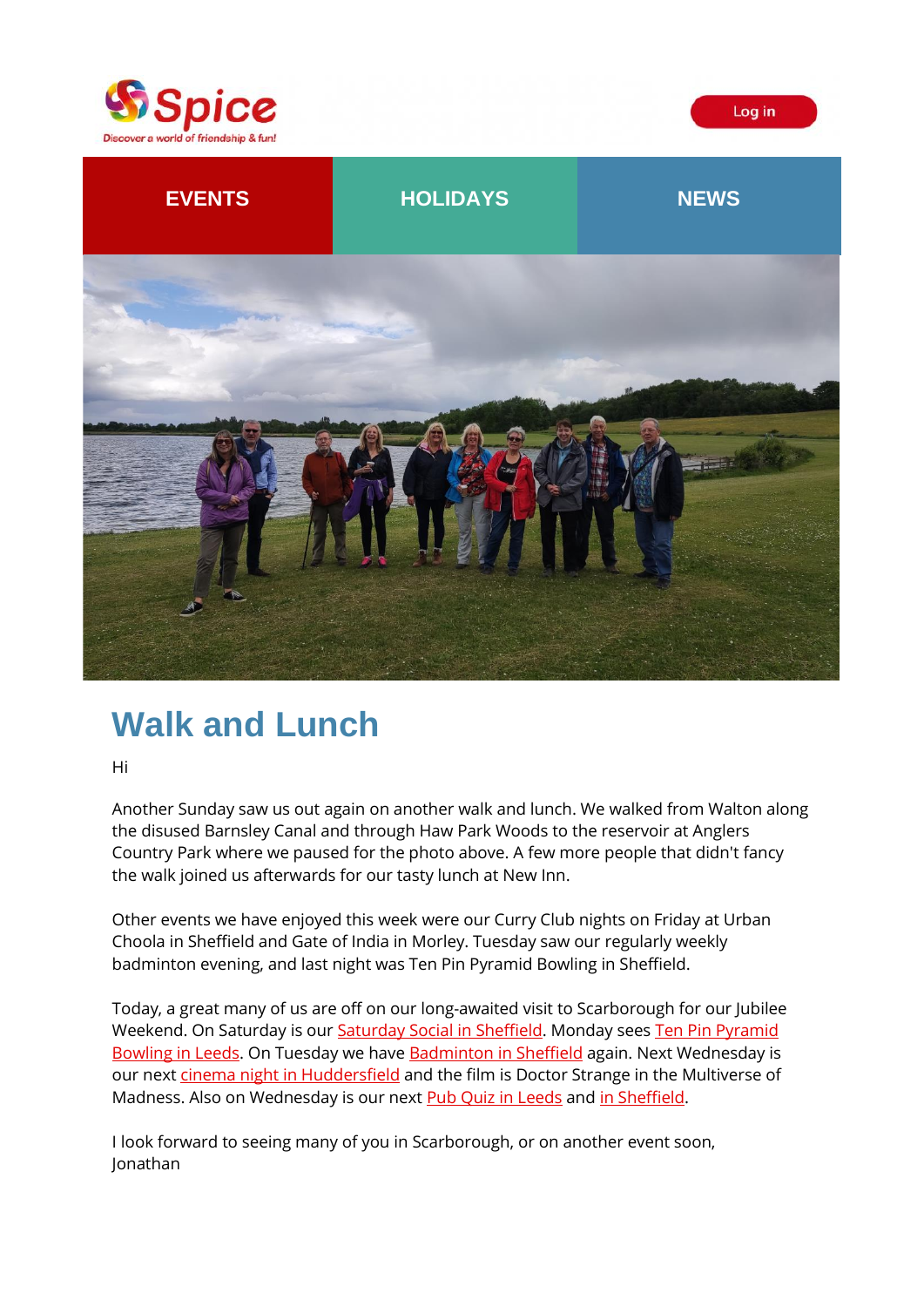

# **The Queen's Platinum Jubilee**

This weekend, The Queen will become the first British monarch to celebrate a Platinum Jubilee and we would like to send her our best wishes.

We're celebrating too this weekend as 48 of us head to Scarborough for our Jubilee Weekend, where we'll have a street party style buffet tomorrow evening.

A few more Spice Yorkshire members are heading further afield to the Jubilee Bank Holiday Weekend Break in Bournemouth.

We hope everyone attending has a great time, and whatever you are doing, that you enjoy the long weekend break.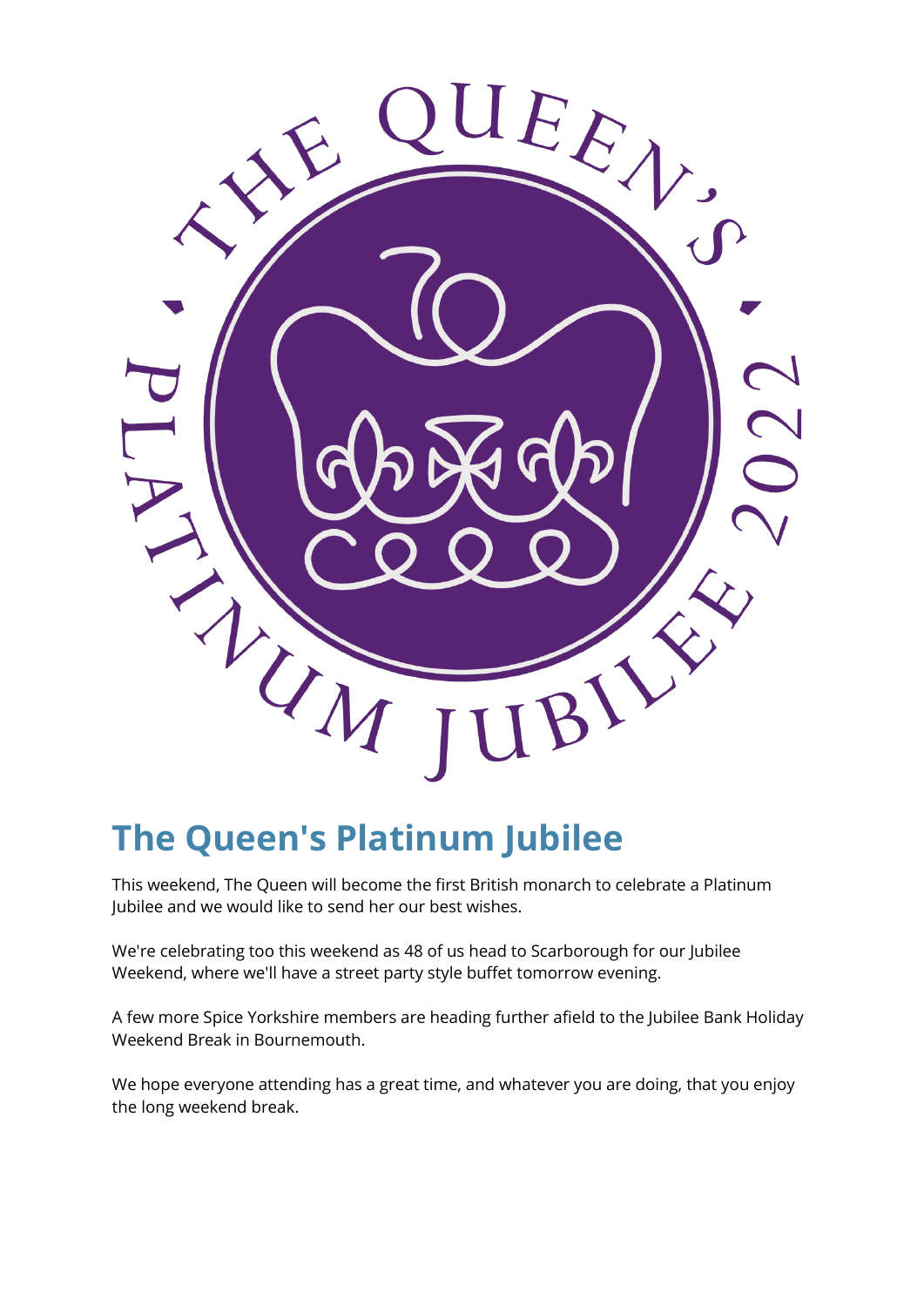

# **Weekend and holiday update**

Our breaks this weekend are full, but we do have plenty more to come. Don't leave it until the last minute though as they are popular and fill fast. We have fewer than ten places left on ou[r Masham Beer and BBQ Camping Weekend](https://spiceuk.lt.acemlna.com/Prod/link-tracker?redirectUrl=aHR0cHMlM0ElMkYlMkZ3d3cuc3BpY2V1ay5jb20lMkZldmVudHMtaG9saWRheXMlMkZtYXNoYW0tYmVlci1hbmQtYmJxLWNhbXBpbmctd2Vla2VuZC0xOS1hdWctMjI=&sig=DZZSpMZsEkJaYCYF3463PmpBik7cKuYCarhXHfqmwUxR&iat=1654161682&a=%7C%7C650344965%7C%7C&account=spiceuk%2Eactivehosted%2Ecom&email=1lNuJE%2BrfgC%2F8jRYTdcwIV8mo4ad0FCroTtAVDq%2FbzQ%3D&s=b900027c55ea3ffe9431fd4817f89468&i=358A369A4A9439) in August, with the option of a visit to Theakston brewery, so why not get booked on and dust off your camping gear?

While we cannot recommend specific insurance policies as everyone's requirements are personal to them, Spice have linked up with market leader [Staysure Travel Insurance,](https://spiceuk.lt.acemlna.com/Prod/link-tracker?redirectUrl=aHR0cHMlM0ElMkYlMkZwcmYuaG4lMkZjbGljayUyRmNhbXJlZiUzQTExMDFsa1FzTg==&sig=94nsQdWcTYFE91zWcjTn8ghax1wSa9hEdEC9b5AB7uGQ&iat=1654161682&a=%7C%7C650344965%7C%7C&account=spiceuk%2Eactivehosted%2Ecom&email=1lNuJE%2BrfgC%2F8jRYTdcwIV8mo4ad0FCroTtAVDq%2FbzQ%3D&s=b900027c55ea3ffe9431fd4817f89468&i=358A369A4A9409) which you may like to take a look at.

**[View all weekends and holidays](https://spiceuk.lt.acemlna.com/Prod/link-tracker?redirectUrl=aHR0cHMlM0ElMkYlMkZ3d3cuc3BpY2V1ay5jb20lMkZldmVudHMtaG9saWRheXMlM0Zvd25lciUzREFsbCUyNm1hc3RlckNhdGVnb3J5JTNESG9saWRheXMlMjZtYXN0ZXJDYXRlZ29yeSUzRFdlZWtlbmRzJTI1MjBBd2F5&sig=DYX3U8gGYH6Be1CxY3kaQsZMtdM5QDihBSjyiAnio81H&iat=1654161682&a=%7C%7C650344965%7C%7C&account=spiceuk%2Eactivehosted%2Ecom&email=1lNuJE%2BrfgC%2F8jRYTdcwIV8mo4ad0FCroTtAVDq%2FbzQ%3D&s=b900027c55ea3ffe9431fd4817f89468&i=358A369A4A9406)**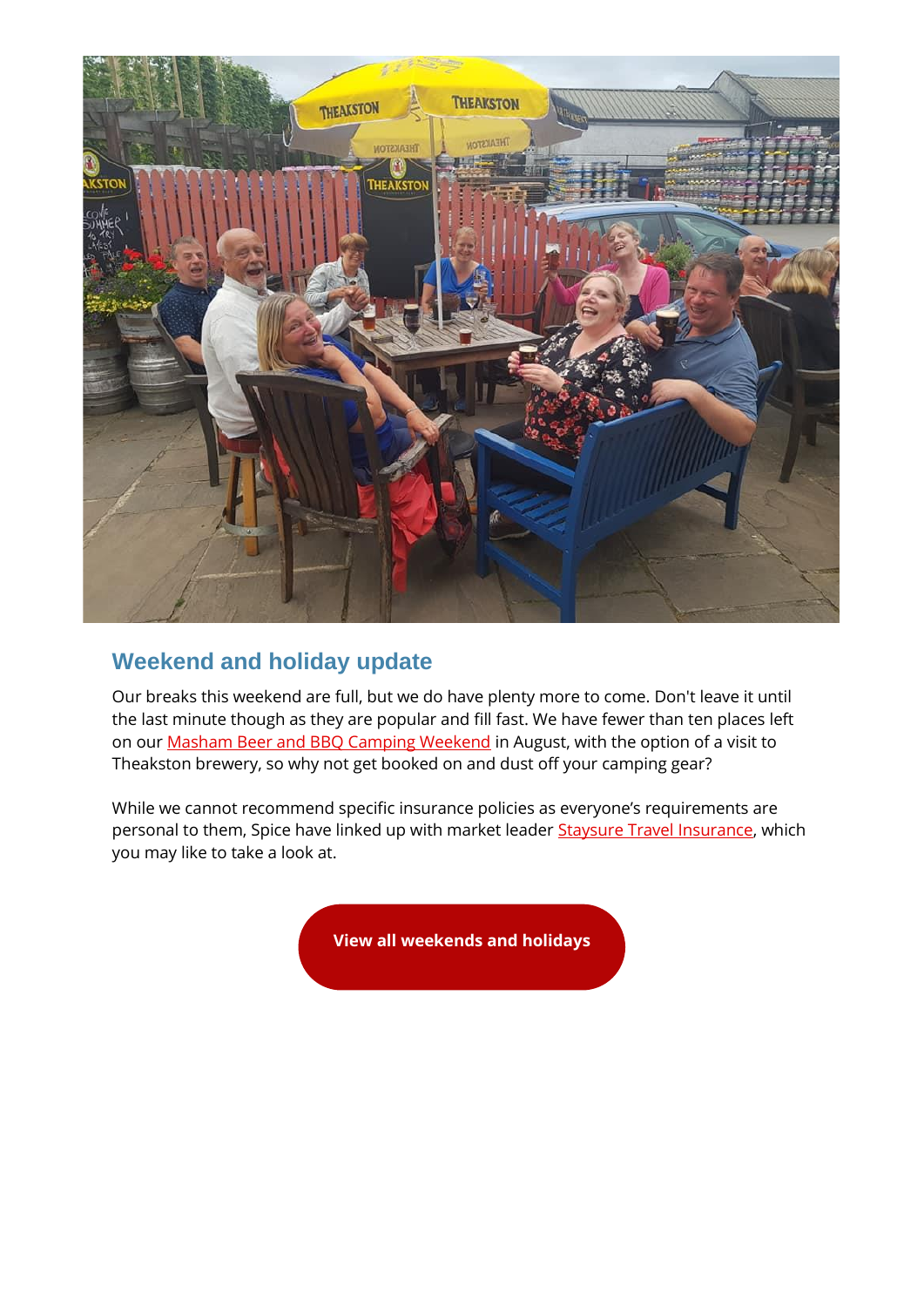# **Featured upcoming events**





Our next evening walk along canal, river, and railway.

## **[Learn More](https://spiceuk.lt.acemlna.com/Prod/link-tracker?redirectUrl=aHR0cHMlM0ElMkYlMkZ3d3cuc3BpY2V1ay5jb20lMkZldmVudHMtaG9saWRheXMlMkZldmVuaW5nLXdhbGstb3NzZXR0LXRvLWhvcmJ1cnktYnJpZGdl&sig=E7abqL4aLxMd2gAgcLWMWkyqRfCm9BgRQ5UTMxYhkYKf&iat=1654161682&a=%7C%7C650344965%7C%7C&account=spiceuk%2Eactivehosted%2Ecom&email=1lNuJE%2BrfgC%2F8jRYTdcwIV8mo4ad0FCroTtAVDq%2FbzQ%3D&s=b900027c55ea3ffe9431fd4817f89468&i=358A369A4A9396)**

All drawing abilities welcome. Have a go at drawing these delightful animals.



# **Curry Club**

Our June curry nights are now available. Join us at Kashmiri Aroma in Sheffield, or Aagrah in Leeds.

**[View all upcoming events](https://spiceuk.lt.acemlna.com/Prod/link-tracker?redirectUrl=aHR0cHMlM0ElMkYlMkZ3d3cuc3BpY2V1ay5jb20lMkZldmVudHMtaG9saWRheXMlM0ZtYXN0ZXJDYXRlZ29yeSUzREFsbCUyNmNhdGVnb3J5JTNEQWxsJTI2b3duZXIlM0RBbGw=&sig=FasCWFYLRRSBWe8UHXJ6CgXKduF3Z5ADF7Ti5xzs33wu&iat=1654161682&a=%7C%7C650344965%7C%7C&account=spiceuk%2Eactivehosted%2Ecom&email=1lNuJE%2BrfgC%2F8jRYTdcwIV8mo4ad0FCroTtAVDq%2FbzQ%3D&s=b900027c55ea3ffe9431fd4817f89468&i=358A369A4A9388)**

#### **[Learn More](https://spiceuk.lt.acemlna.com/Prod/link-tracker?redirectUrl=aHR0cHMlM0ElMkYlMkZ3d3cuc3BpY2V1ay5jb20lMkZldmVudHMtaG9saWRheXMlMkZsaWZlLWRyYXdpbmctd2l0aC1hbHBhY2Fz&sig=6AZtavhH8FNT4FmuHFdsyJ3aiHmxzn44WwPePmLnZCm4&iat=1654161682&a=%7C%7C650344965%7C%7C&account=spiceuk%2Eactivehosted%2Ecom&email=1lNuJE%2BrfgC%2F8jRYTdcwIV8mo4ad0FCroTtAVDq%2FbzQ%3D&s=b900027c55ea3ffe9431fd4817f89468&i=358A369A4A9440) [Learn More](https://spiceuk.lt.acemlna.com/Prod/link-tracker?redirectUrl=aHR0cHMlM0ElMkYlMkZ3d3cuc3BpY2V1ay5jb20lMkZldmVudHMtaG9saWRheXMlM0Zvd25lciUzRFNwaWNlJTI1MjBZb3Jrc2hpcmUlMjZzZWFyY2glM0RjdXJyeQ==&sig=EF7Wf6EBCCg7BmWRBczW2oV482nXMTfKcGxMgVRQwty8&iat=1654161682&a=%7C%7C650344965%7C%7C&account=spiceuk%2Eactivehosted%2Ecom&email=1lNuJE%2BrfgC%2F8jRYTdcwIV8mo4ad0FCroTtAVDq%2FbzQ%3D&s=b900027c55ea3ffe9431fd4817f89468&i=358A369A4A9390)**